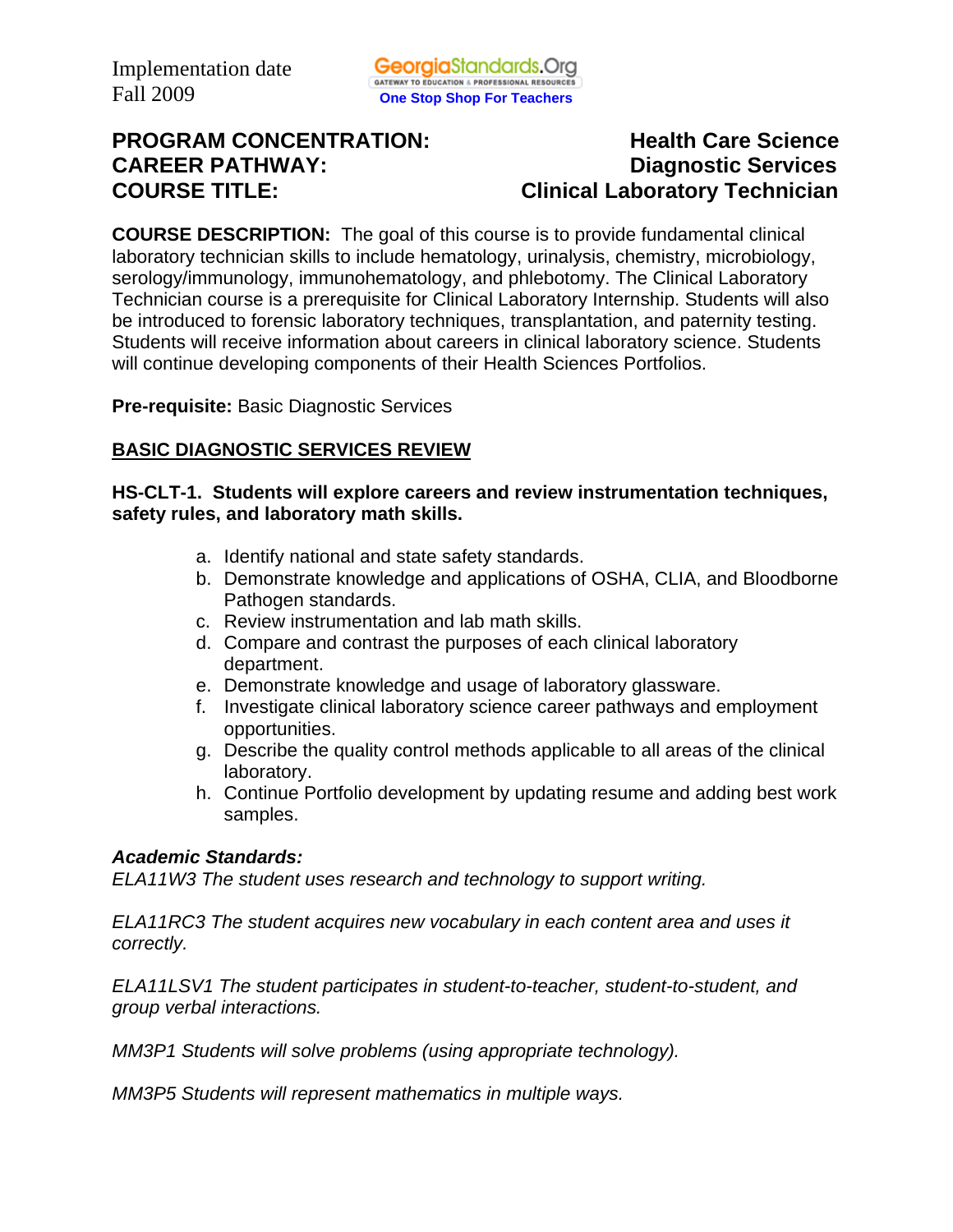*SCSh1 Students will use standard safety practices for all classroom laboratory and field investigations.* 

*SCSH2 Students will identify and investigate problems scientifically.* 

*SCSH3 Students use tools and instruments for observing, measuring, and manipulating scientific equipment and materials.* 

# **PHLEBOTOMY**

# **HS-CLT-2. Students will identify and perform basic phlebotomy procedures.**

- a. Identify the phlebotomist's role in the health care routine.
- b. Demonstrate knowledge of patient safety and patient rights.
- c. Use universal standard precautions and OSHA Standards to control the spread of infection.
- d. Identify the anatomic structure and function of body systems in relation to services performed by phlebotomists.
- e. Demonstrate specimen collection and integrity in the delivery of patient care.
- f. Identify blood collection supplies/equipment.
- g. Perform venipuncture and capillary puncture procedures.

# *Academic Standards:*

*ELA11LSV1 The student participates in student-to-teacher, student-to-student, and group verbal interactions.* 

*SAP4 Students will analyze the physical, chemical, and biological properties of process systems as these relate to transportation, absorption and excretion, including the cardiovascular, respiratory, digestive, excretory and immune systems.* 

# **CLINICAL PATHOLOGY DEPARTMENTS**

Students will collect and analyze blood and body fluids for diagnostic purposes in the areas of hematology, clinical chemistry, urinalysis, microbiology, serology/immunology, and immunohematology.

#### **HS-CLT-3. Students will apply knowledge and skills in performing hematology procedures to produce accurate results and diagnosis.**

- a. Describe structure and function of blood and its components.
- b. Complete microhematocrit determination.
- c. Perform RBC, WBC, and platelet counts.
- d. Perform hemoglobin determination.
- e. Make blood smear and perform differential leukocyte count.
- f. Describe or perform erythrocyte sedimentation rate.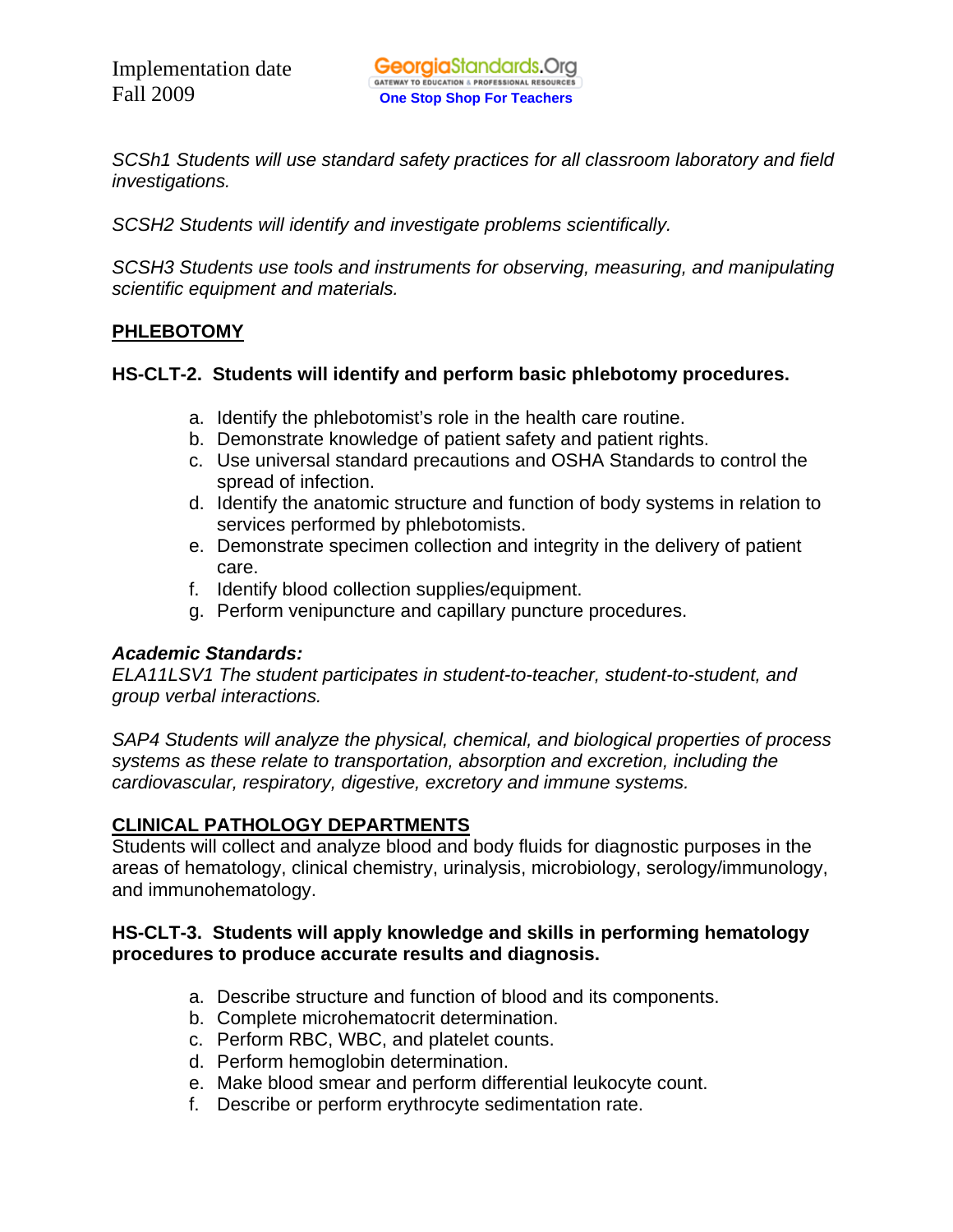- g. Calculate blood indices.
- h. Perform a reticulocyte count.
- i. Explain procedure for bleeding time.
- j. Identify normal and abnormal red blood cell and white blood cell morphology.
- k. Compare and contrast diseases which may be diagnosed with blood tests.

#### *Academic Standards:*

*ELA11W3 The student uses research and technology to support writing.* 

*ELA11RL5 The student understands and acquires new vocabulary and uses it correctly in reading and writing.* 

*MM3D3 Students will understand the difference between experimental and observational studies by posing questions and collecting, analyzing, and interpreting data.* 

*SAP4 Students will analyze the physical, chemical, and biological properties of process systems as these relate to transportation, absorption and excretion, including the cardiovascular, respiratory, digestive, excretory and immune systems.* 

#### **HS-CLT-4. Students will apply basic clinical chemistry techniques to perform medical lab tests.**

- a. Perform serial dilutions to determine concentrations of unknowns.
- b. Describe routine chemical tests to include electrolyte, liver, and cardiac panels.
- c. Describe and relate normal and abnormal values to disease states.
- d. Demonstrate basic concepts and use of a spectrophotometer.
- e. Perform organic molecule identification tests (e.g., cholesterol, hemoglobin, etc.).

#### *Academic Standards:*

*ELA11W3 The student uses research and technology to support writing.* 

*ELA11RL5 The student understands and acquires new vocabulary and uses it correctly in reading and writing.* 

*MM3D3 Students will understand the difference between experimental and observational studies by posing questions and collecting, analyzing, and interpreting data.* 

*SAP4 Students will analyze the physical, chemical, and biological properties of process systems as these relate to transportation, absorption and excretion, including the cardiovascular, respiratory, digestive, excretory and immune systems.*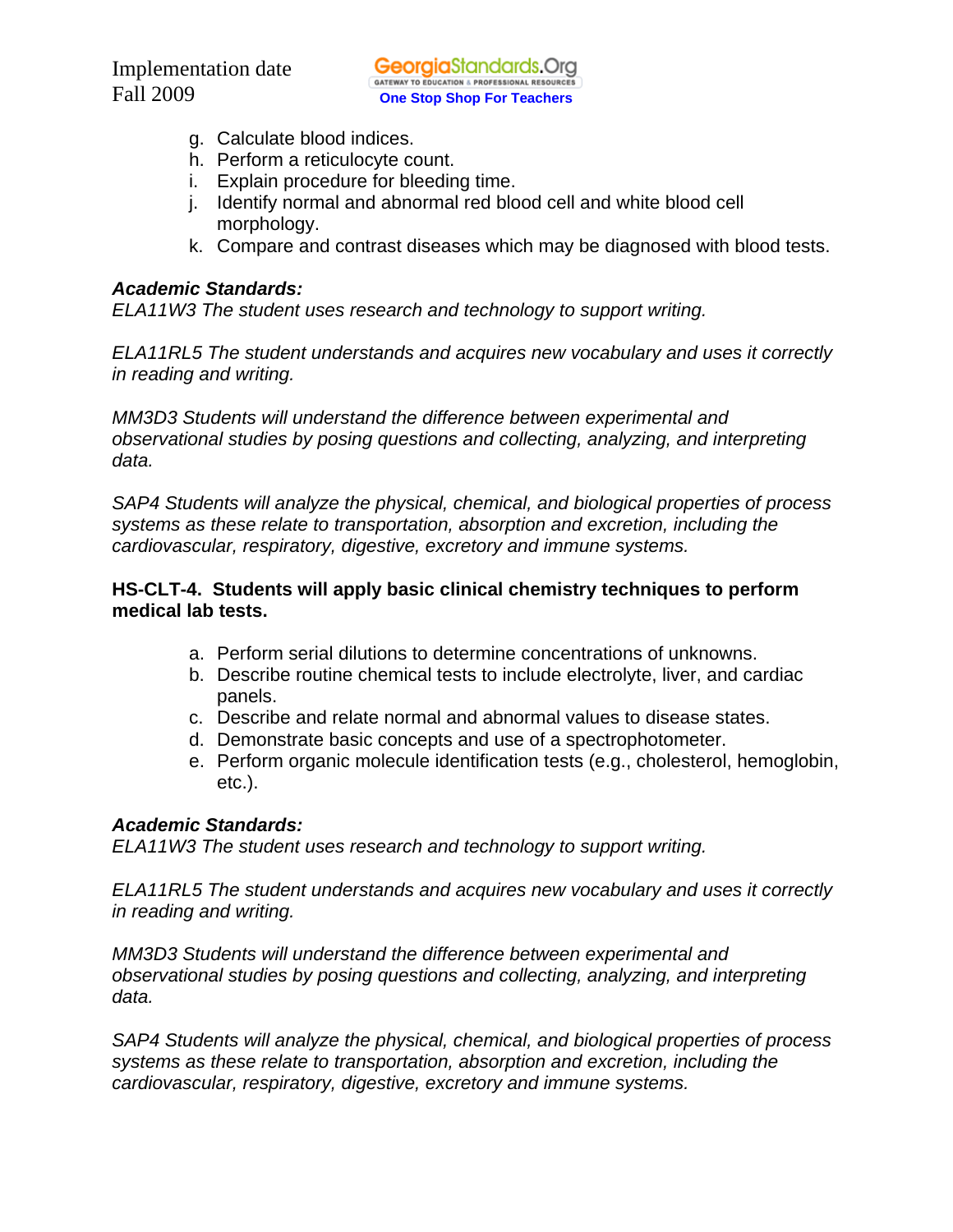## **HS-CLT-5. Students will obtain, label, preserve, and process urine specimens for lab analysis results.**

- a. Describe the different types of urine specimens and collection and labeling procedures and identify their diagnostic uses.
- b. Explain the role of refrigeration and preservatives in accurate urinalysis.
- c. List the physical properties of urine to include color, odor, and transparency.
- d. Describe methods used to measure the specific gravity of urine.
- e. Perform basic chemical analysis of urine and specific back-up test for positive results.
- f. Demonstrate how to prepare a urine specimen for microscopic examination of sediment.
- g. Identify and quantify microscopic elements in urine sediment to include cells, casts, crystals, bacteria, and artifacts.
- h. Identify the normal and pathological ranges of chemical and microscopic elements in urine.

# *Academic Standards:*

*ELA11W3 The student uses research and technology to support writing.* 

*ELA11RL5 The student understands and acquires new vocabulary and uses it correctly in reading and writing.* 

*MM3D3 Students will understand the difference between experimental and observational studies by posing questions and collecting, analyzing, and interpreting data.* 

*SAP4 Students will analyze the physical, chemical, and biological properties of process systems as these relate to transportation, absorption and excretion, including the cardiovascular, respiratory, digestive, excretory and immune systems.* 

# **HS-CLT-6. Students will utilize clinical techniques in the identification of microbes.**

- a. Perform aseptic techniques in accordance with OSHA standards.
- b. Perform plating and streaking techniques of specimens.
- c. Recognize isolation and incubation techniques.
- d. Describe types of media and their appropriate use.
- e. Perform Gram stains and identify bacterial morphology.
- f. Test for basic antibiotic resistance.
- g. Evaluate and analyze results to identify organisms.
- h. Identify isolates as pathogens or non-pathogens based on specimen sources.
- i. Model handling and disposal of biohazardous materials.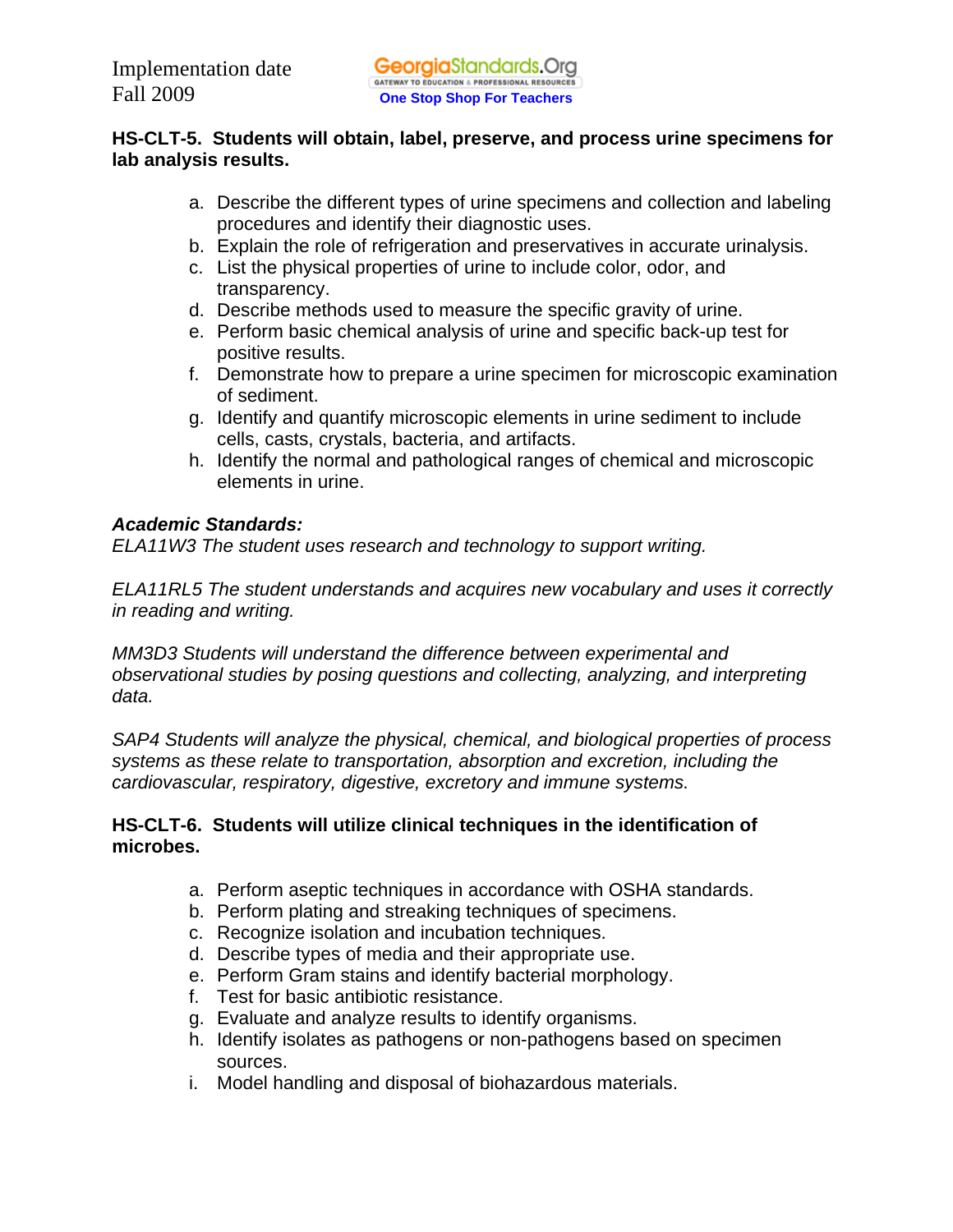j. Describe basic concepts of parasitology and mycology (e.g., life cycle, identification techniques, and symptoms).

#### *Academic Standards:*

*ELA11W3 The student uses research and technology to support writing.* 

*ELA11RL5 The student understands and acquires new vocabulary and uses it correctly in reading and writing.* 

*MM3D3 Students will understand the difference between experimental and observational studies by posing questions and collecting, analyzing, and interpreting data.* 

*SB2 Students will derive the relationship between single-celled and multi-celled organisms and the increasing complexity of systems.* 

## **HS-CLT-7. Students will understand the processes of serology/immunology tests.**

- a. Understand the concepts of antigen and viral structure in the human antibody response.
- b. Perform and interpret a serological test.
- c. Research diseases that are diagnosed by serological testing.

# *Academic Standards:*

*ELA11W3 The student uses research and technology to support writing.* 

*ELA11RL5 The student understands and acquires new vocabulary and uses it correctly in reading and writing.* 

MM3D3 *Students will understand the difference between experimental and observational studies by posing questions and collecting, analyzing, and interpreting data.* 

*SAP4 Students will analyze the physical, chemical, and biological properties of process systems as these relate to transportation, absorption and excretion, including the cardiovascular, respiratory, digestive, excretory and immune systems.* 

# **HS-CLT-8. Students will understand and perform basic immunohematology laboratory procedures.**

- a. Perform ABO and Rh blood typing.
- b. Describe and demonstrate the procedure for typing, screening, and crossmatching blood.
- c. Understand the criteria for selection of blood components for transfusion.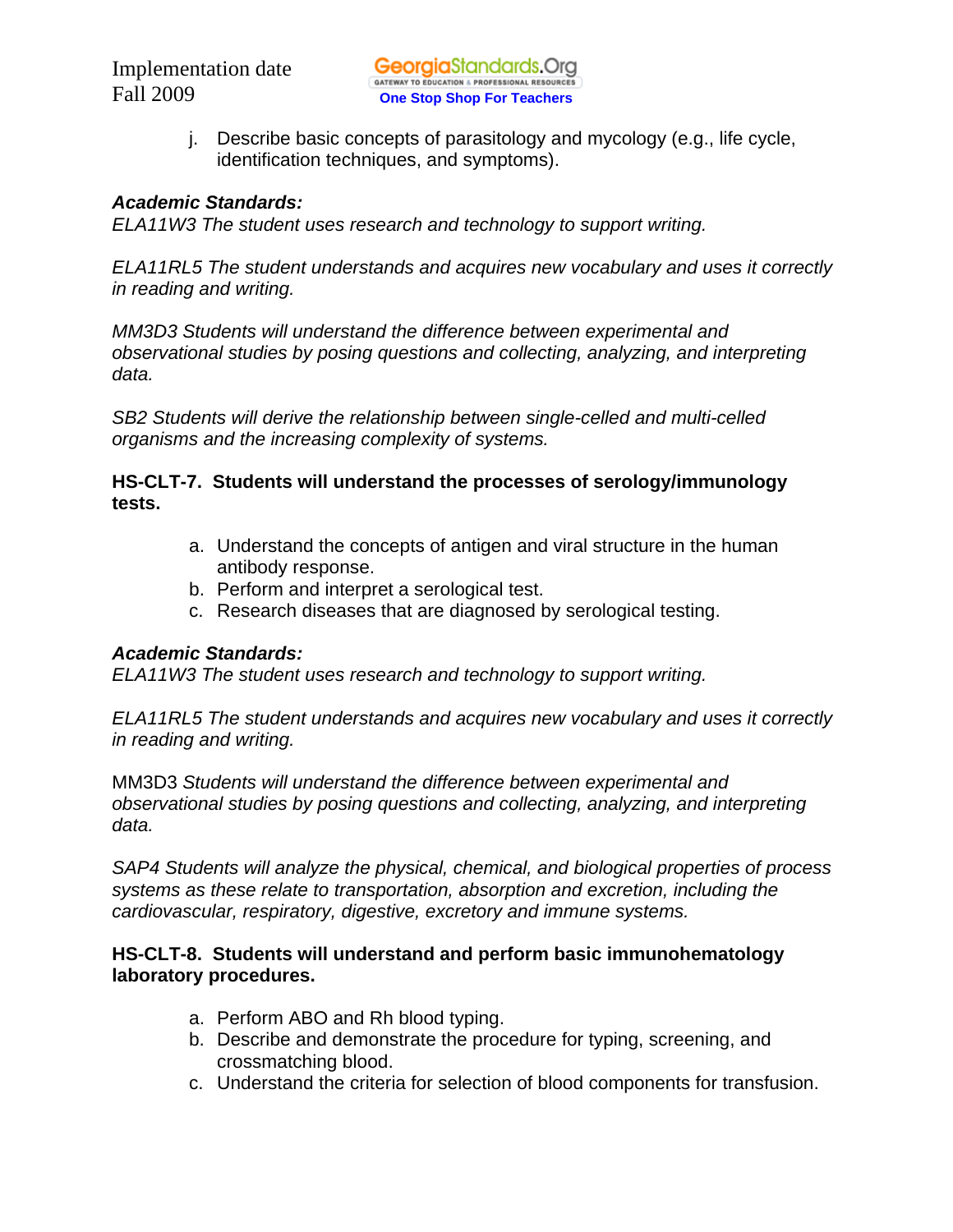- d. Recognize American Association of Blood Banks (AABB) and FDA standards pertaining to transfusions.
- e. Identify donor blood screening, collection, and storage criteria.
- f. Solve antibody identification panel and select an appropriate blood component for a transfusion.

## *Academic Standards:*

*ELA11W3 The student uses research and technology to support writing.* 

*ELA11RL5 The student understands and acquires new vocabulary and uses it correctly in reading and writing.* 

*MM3D3 Students will understand the difference between experimental and observational studies by posing questions and collecting, analyzing, and interpreting data.* 

*SAP4 Students will analyze the physical, chemical, and biological properties of process systems as these relate to transportation, absorption and excretion, including the cardiovascular, respiratory, digestive, excretory and immune systems.* 

# **CLINICAL LABORATORY SPECIALTIES**

Students will become familiar with current applications and issues associated with organ transplantation, paternity testing, and forensic medicine.

# **HS-CLT-9. Students will examine organ transplantation and paternity testing.**

- a. Describe basic facts and organizations that support organ transplantation.
- b. Discuss bioethical issues associated with organ transplantation.
- c. Demonstrate how DNA (HLA) antigens are used for paternity and transplantation testing.

# *Academic Standards:*

*ELA11RC4 The student establishes a context for information acquired by reading across subject areas.* 

*ELA11LSV1 The student participates in student-to-teacher, student-to-student, and group verbal interactions.* 

*MM2P2 Students will reason and evaluate mathematical arguments.* 

*SAP4 Students will analyze the physical, chemical, and biological properties of process systems as these relate to transportation, absorption and excretion, including the cardiovascular, respiratory, digestive, excretory and immune systems.* 

# **HS-CLT-10. Students will analyze the use of forensic medicine in criminal science.**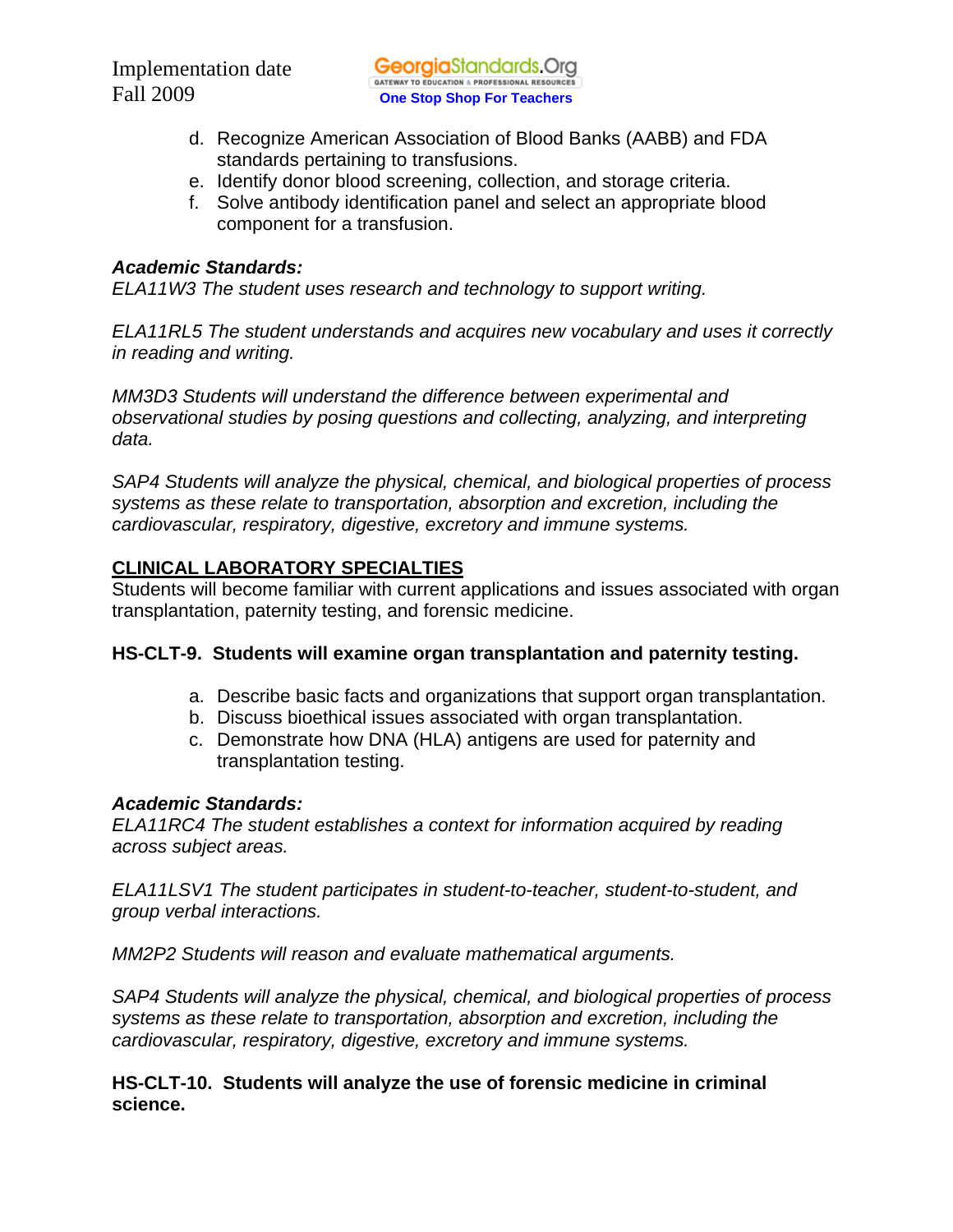- a. Discuss the applications of forensic medicine.
- b. Describe autopsy use in determining cause and time of death.
- c. Analyze DNA typing and explore forensic anthropology in the identification process.
- d. Explore the use of odontology in evidence identification.
- e. Perform serology (ABO, Rh, and Secretor) studies.
- f. Investigate career pathways in forensics.

#### *Academic Standards:*

*ELA11RC4 The student establishes a context for information acquired by reading across subject areas.* 

*ELA11LSV1 The student participates in student-to-teacher, student-to-student, and group verbal interactions.* 

*MM2P2 Students will reason and evaluate mathematical arguments.* 

*SAP4 Students will analyze the physical, chemical, and biological properties of process systems as these relate to transportation, absorption and excretion, including the cardiovascular, respiratory, digestive, excretory and immune systems.* 

# **Reading Across the Curriculum**

#### **Reading Standard Comment**

After the elementary years, students engage in reading for learning. This process sweeps across all disciplinary domains, extending even to the area of personal learning. Students encounter a variety of informational as well as fictional texts, and they experience text in all genres and modes of discourse. In the study of various disciplines of learning (language arts, mathematics, science, social studies), students must learn through reading the communities of discourse of each of those disciplines. Each subject has its own specific vocabulary, and for students to excel in all subjects, they must learn the specific vocabulary of those subject areas in *context*.

Beginning with the middle grades years, students begin to self-select reading materials based on personal interests established through classroom learning. Students become curious about science, mathematics, history, and literature as they form contexts for those subjects related to their personal and classroom experiences. As students explore academic areas through reading, they develop favorite subjects and become confident in their verbal discourse about those subjects.

Reading across curriculum content develops both academic and personal interests in students. As students read, they develop both content and contextual vocabulary. They also build good habits for reading, researching, and learning. The Reading Across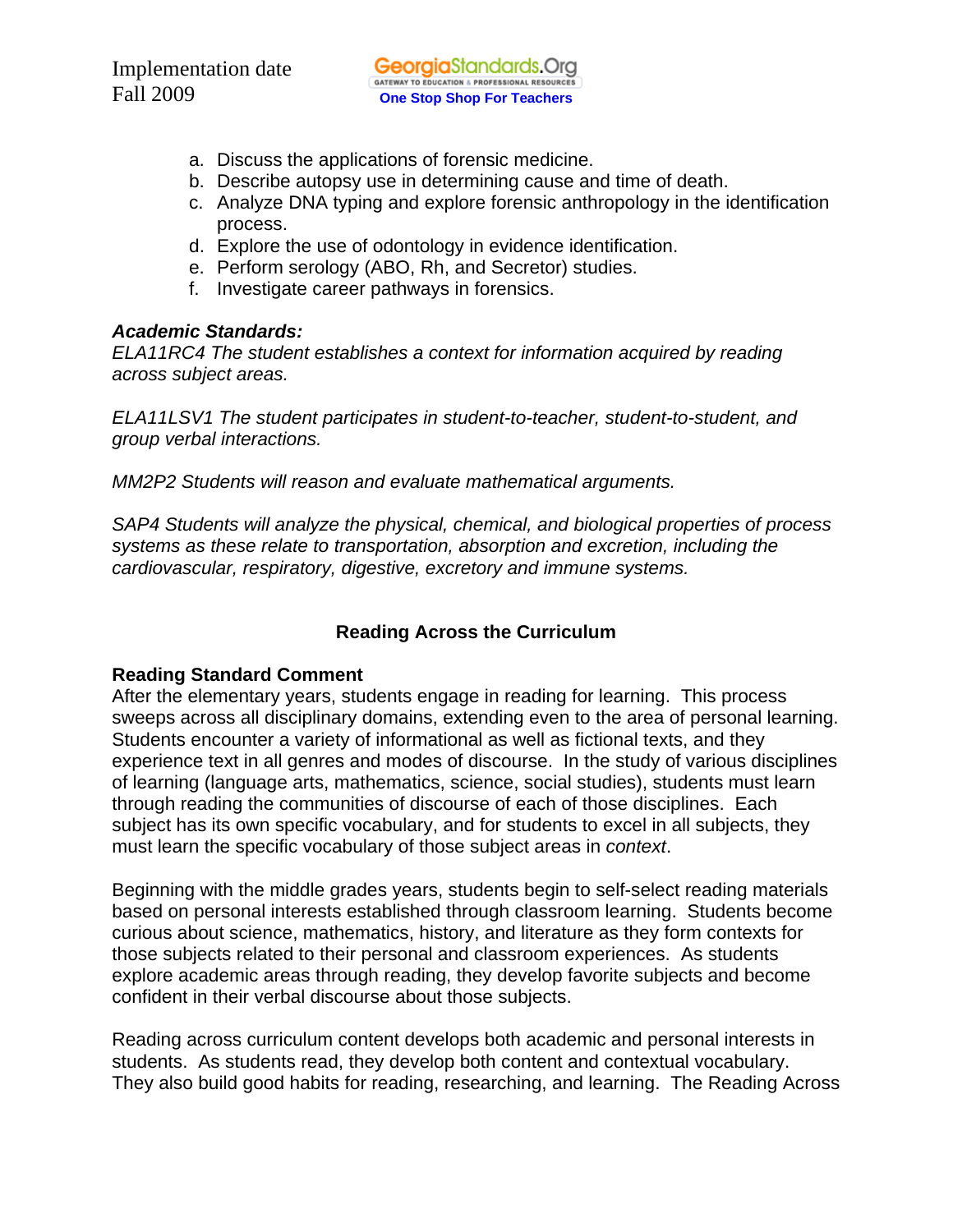the Curriculum standard focuses on the academic and personal skills students acquire as they read in all areas of learning.

## *CTAE-RC-1 Students will enhance reading in all curriculum areas by:*  **Reading in All Curriculum Areas**

-Read a minimum of 25 grade-level appropriate books per year from a variety of subject disciplines and participate in discussions related to curricular learning in all areas.

-Read both informational and fictional texts in a variety of genres and modes of discourse.

-Read technical texts related to various subject areas.

# **Discussing Books**

-Discuss messages and themes from books in all subject areas.

-Respond to a variety of texts in multiple modes of discourse.

-Relate messages and themes from one subject area to messages and themes in another area.

-Evaluate the merit of texts in every subject discipline.

-Examine author's purpose in writing.

-Recognize the features of disciplinary texts.

# **Building Vocabulary Knowledge**

-Demonstrate an understanding of contextual vocabulary in various subjects.

-Use content vocabulary in writing and speaking.

-Explore understanding of new words found in subject area texts.

# **Establishing Context**

-Explore life experiences related to subject area content.

 -Discuss in both writing and speaking how certain words are subject area related. -Determine strategies for finding content and contextual meaning for unknown words.

# **CTAE Foundation Skills**

The Foundation Skills for Career, Technical and Agricultural Education (CTAE) are critical competencies that students pursuing any career pathway should exhibit to be successful. As core standards for all career pathways in all program concentrations, these skills link career, technical and agricultural education to the state's academic performance standards.

The CTAE Foundation Skills are aligned to the foundation of the U. S. Department of Education's 16 Career Clusters. Endorsed by the National Career Technical Education Foundation (NCTEF) and the National Association of State Directors of Career Technical Education Consortium (NASDCTEc), the foundation skills were developed from an analysis of all pathways in the sixteen occupational areas. These standards were identified and validated by a national advisory group of employers, secondary and postsecondary educators, labor associations, and other stakeholders. The Knowledge